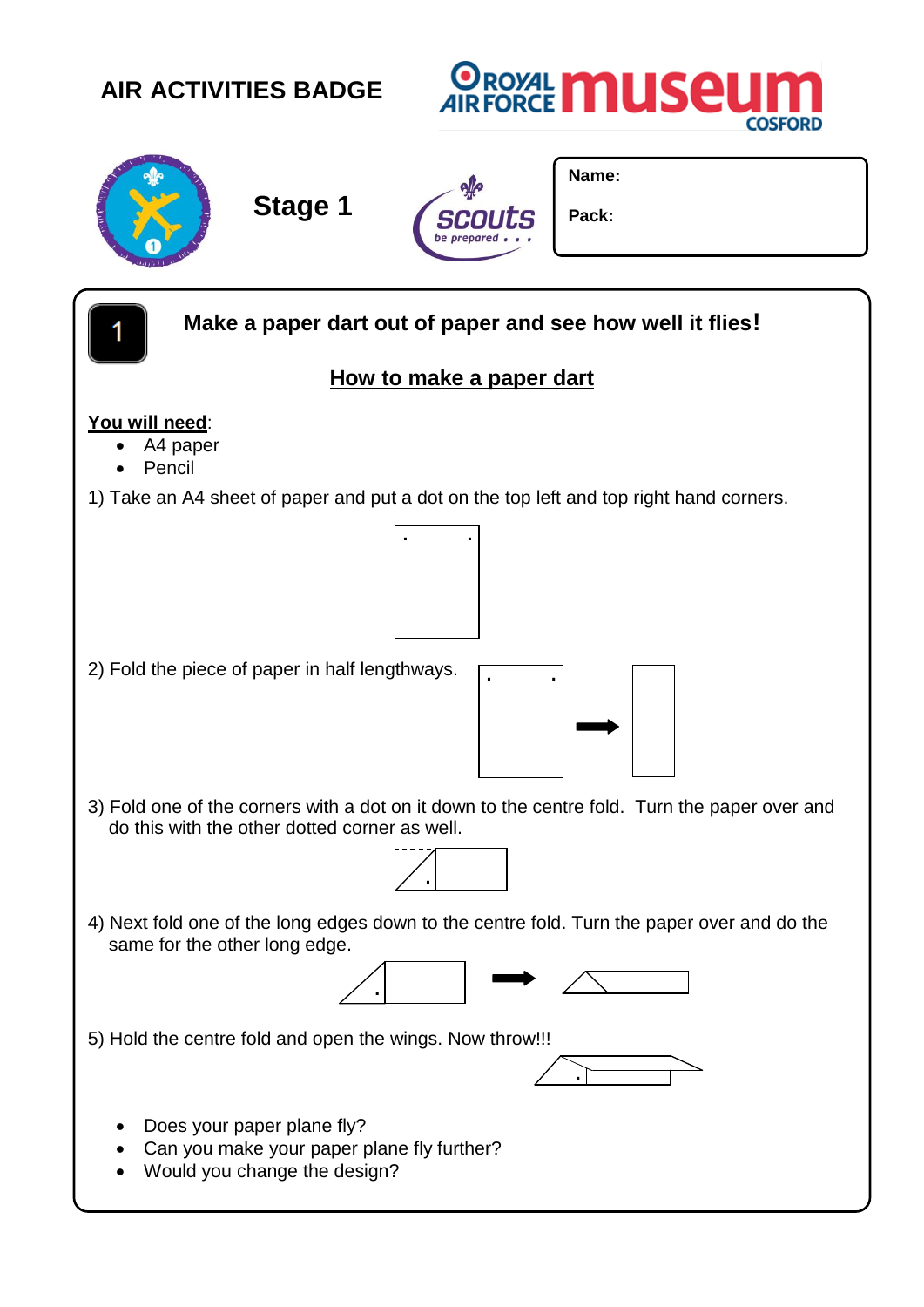

**Find out about a particular aeroplane and tell others in the scout group about it. Examples might be Spitfire, Airbus, Wessex helicopter etc.**

## **Walk to the War in the Air Hangar**

Now you are in War in the Air, find the **Spitfire**.



1) Complete the picture of the Spitfire below (draw on the missing lines).

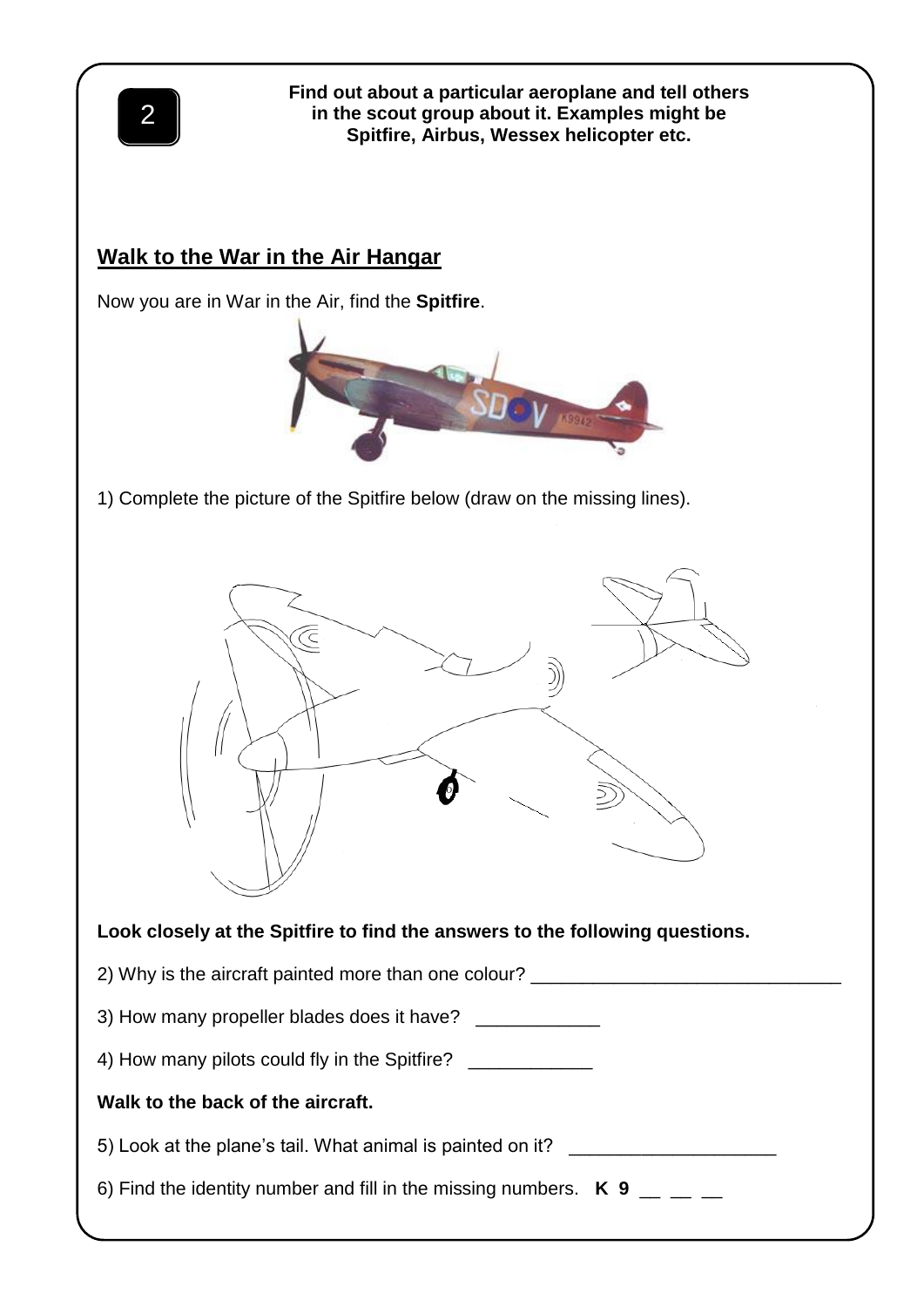| Continued                                                                                              |
|--------------------------------------------------------------------------------------------------------|
| Ask an adult to help you read the information on the board and then answer the<br>following questions. |
| 7) When did the Spitfire first fly?                                                                    |
| 8) True or false. The Spitfire was a fighter plane. ______________                                     |
|                                                                                                        |
| <b>Walk to Hangar 1</b>                                                                                |
| Now you are in Hangar 1, find the De Havilland Comet.                                                  |
|                                                                                                        |
|                                                                                                        |
|                                                                                                        |
| Look closely at the plane to find the answers to the following questions.                              |
| 1) What colour is the stripe around the plane? _________________________________                       |
| 2) How many wheels has it got? (Count carefully!) ____________                                         |
| 3) How many round windows are there?                                                                   |
| 4) What letters are written on the side of the plane? _____________                                    |
| Walk to the back of the plane.                                                                         |
| 5) Look up at the plane's tail. Can you see a symbol?                                                  |
| Draw the symbol in the circle.                                                                         |
|                                                                                                        |
|                                                                                                        |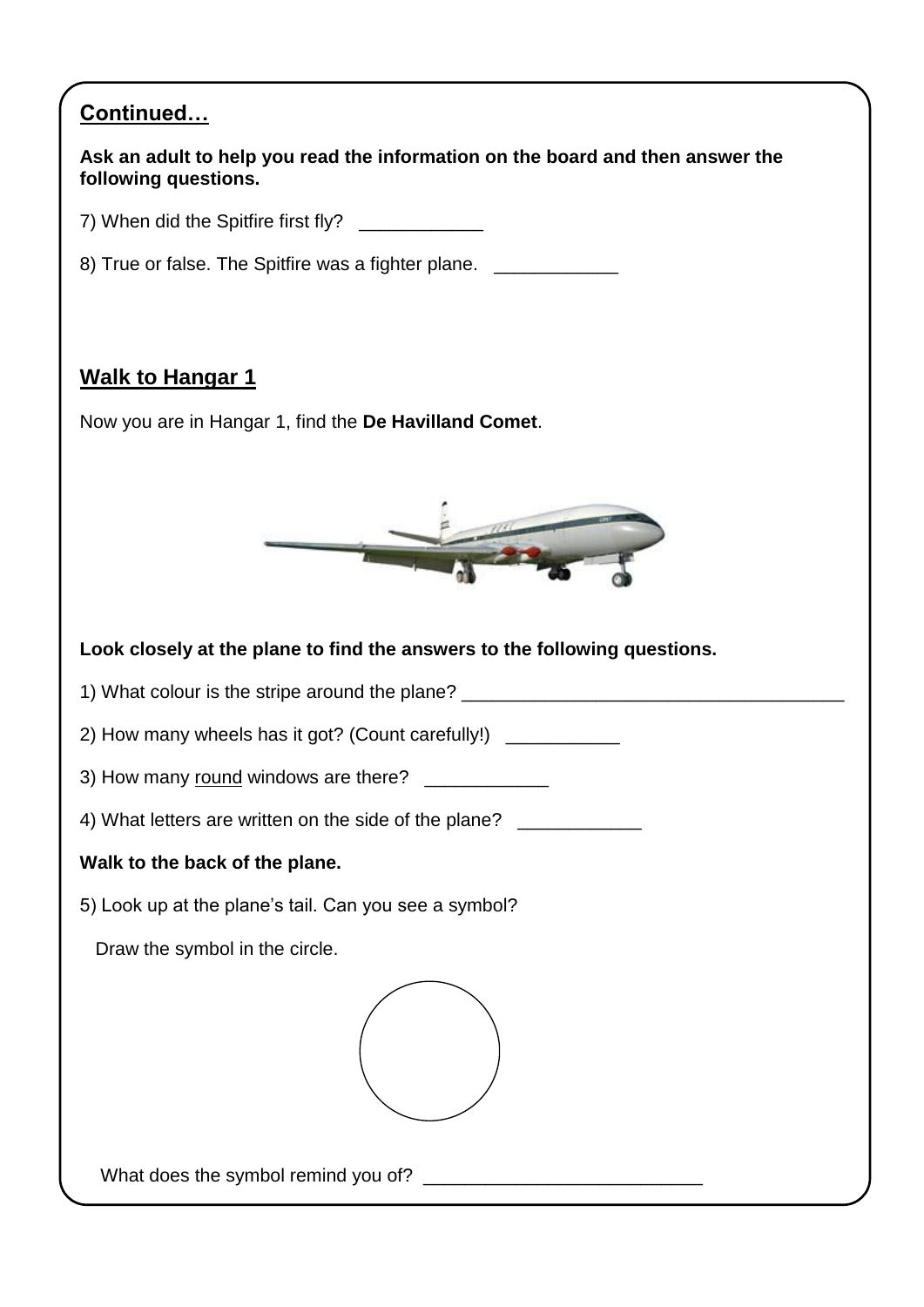## **Continued…**

6) Find the identity number and fill in the missing letters.  $G A$  \_\_ \_

## **Ask an adult to help you read the information on the board and then complete the following sentence...**



8) Look at the drawing of the De Havilland Comet above. Where would you sit if you were a passenger? Draw yourself sitting on the plane.

9) Draw where the pilot of the Comet would sit.